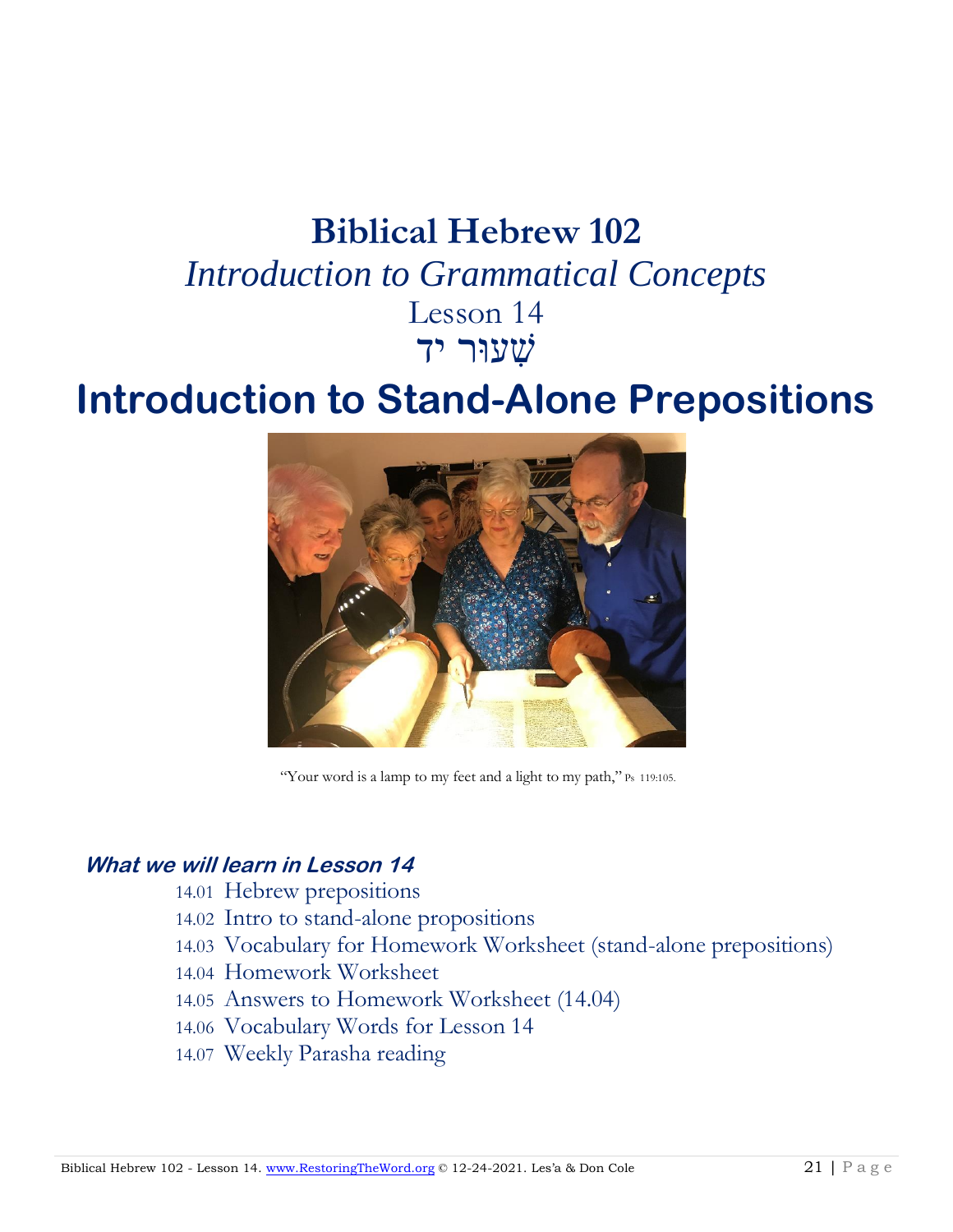## **14.01 Hebrew prepositions**

A preposition is a word that provides additional information about the noun or pronoun to which it relates. For example: the book is *on* the table. (The preposition is *on*).

#### **14.02 Intro to stand-alone prepositions (aka independent prepositions)**

First, let's learn independent, or stand-alone, prepositions. These are words by themselves.

- Examples of independent or stand-alone prepositions: עֲל (on, upon\*), אֱל (to, for), מַתַּר (under),  $\&$  קָתַר (after) \* Note: Context is important. *The English word you choose for translation may vary according to the surrounding context.*
- Examples of independent prepositions in a phrase:

 $before$  the father = לְפְנֵי  $after$  the man =  $\ddot{w}$ י האיש עַד יִשְׂרָאֱל = Israel וֹ  $\underline{\textrm{to}}$  the mountains = הֶהֶרִים  $from the Torah = \overline{a}$ מן הַתּוֹרָה  $\underline{\mathrm{on}}$  the land = עֲל תַחַת סוּסַה = (female horse) הַחַח  $\frac{\text{inside}}{\text{left}}$  the heart (physical condition in the heart, not an emotion) =  $\frac{1}{2}$ יתוֹךְ

We encourage you to refer to the cube below often & even memorize it:



Biblical Hebrew 102 - Lesson 14[. www.RestoringTheWord.org](http://www.restoringtheword.org/) © 12-24-2021. Les'a & Don Cole 22 | P a g e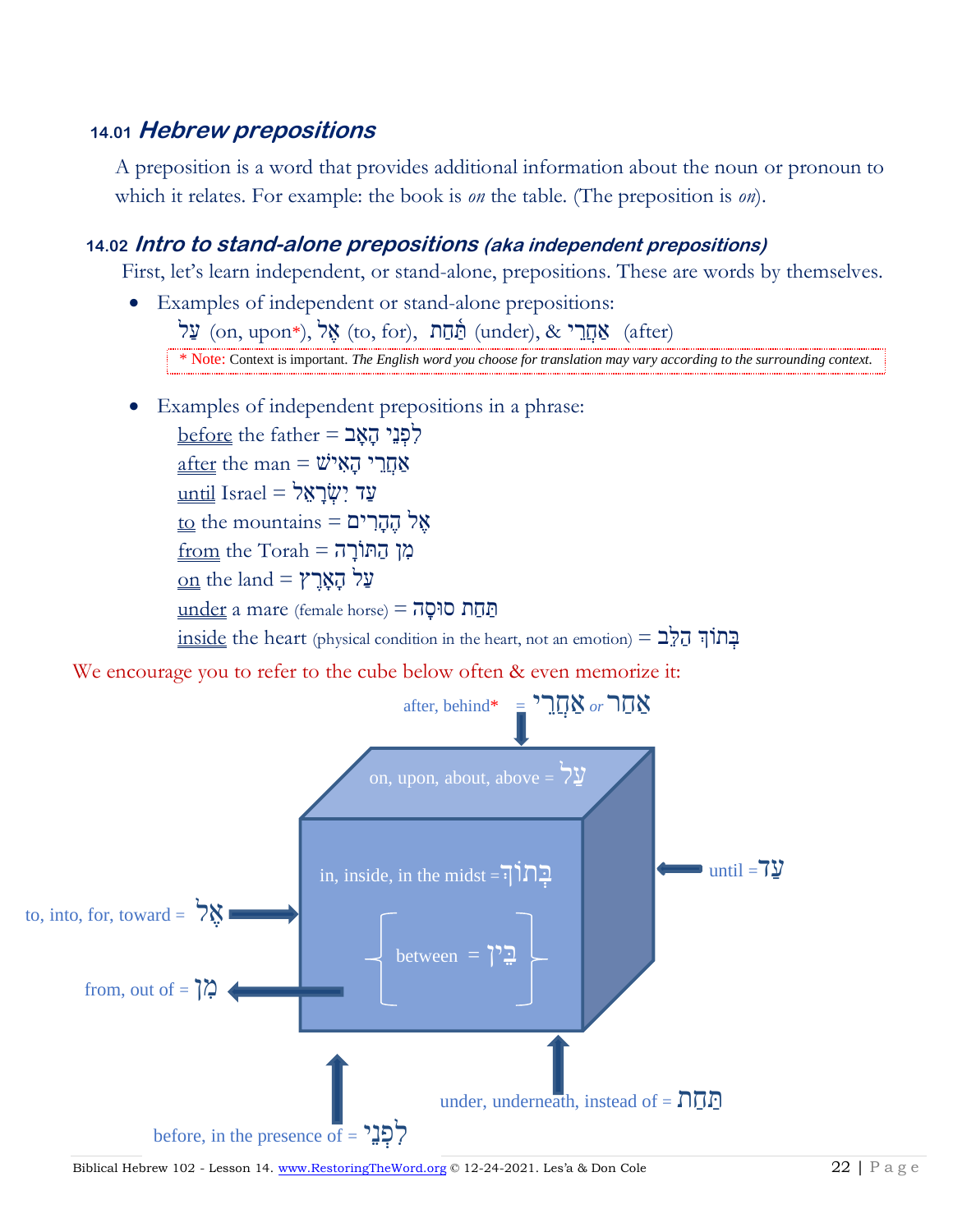## **14.03 Vocabulary for Homework Worksheet (stand-alone prepositions)**

| <b>vocabulary for <u>Dasic</u> statiu-alone prepositions</b> (refer to 14.02 for cube diagram) |                            |       |                               |  |  |  |
|------------------------------------------------------------------------------------------------|----------------------------|-------|-------------------------------|--|--|--|
| אחר                                                                                            | after or behind*           | בֵין  | between                       |  |  |  |
| אַחֲרֵי                                                                                        | after or behind            | אֵל   | to, into, for, toward         |  |  |  |
| על                                                                                             | on, upon, about, above     | מו    | from, out of                  |  |  |  |
| לִפְנֵי                                                                                        | before, in the presence of | תּחַת | under, underneath, instead of |  |  |  |
| בְּתוֹךָ                                                                                       | in, inside, in the midst   | עד    | until                         |  |  |  |
|                                                                                                |                            |       |                               |  |  |  |

**Vocabulary for basic stand-alone prepositions** (refer to 14.02 for cube diagram)

\* Reminder: Context is important. *The English word you choose for the translation may vary according to the surrounding* 

## **14.04 Homework Worksheet**

*context*.

| <b>HOMEWORK WORKSHEET</b><br>Write the English or Hebrew translation & abbreviation for the following words |                                  |                                             |  |  |  |
|-------------------------------------------------------------------------------------------------------------|----------------------------------|---------------------------------------------|--|--|--|
| <b>Write Hebrew</b><br>Translation                                                                          | <b>Write English Translation</b> | <b>Write Hebrew</b><br><b>Abbreviations</b> |  |  |  |
| לִפְנֵי <sub>1</sub>                                                                                        |                                  | prep (preposition)                          |  |  |  |
| 2. סוּס                                                                                                     |                                  | $N$ -ms                                     |  |  |  |
| לִפְנֵי הָאָב.                                                                                              |                                  | prep; art; N-ms                             |  |  |  |
| 4.                                                                                                          | after the man                    |                                             |  |  |  |
| 5. אֱל                                                                                                      |                                  |                                             |  |  |  |
| $6.$ עֲל                                                                                                    |                                  |                                             |  |  |  |
| 7.                                                                                                          | to the mountains                 |                                             |  |  |  |
| 8. לְ                                                                                                       |                                  |                                             |  |  |  |
| עַד יִשְׂרָאֵל .                                                                                            | until Israel (the country)       | prep; N-prop                                |  |  |  |
| מן הַתּוֹרָה .10                                                                                            | from the Torah                   |                                             |  |  |  |
| <u>תַּחַת 11</u>                                                                                            |                                  |                                             |  |  |  |
| 12.                                                                                                         | under a mare (female horse)      |                                             |  |  |  |
| בְּתוֹךְ <sub>13.</sub>                                                                                     |                                  |                                             |  |  |  |
| בִּתוֹךְ הַלֶּב                                                                                             |                                  |                                             |  |  |  |
| 15.                                                                                                         | after                            | prep                                        |  |  |  |
| מִן הַתּוֹרָה 16.                                                                                           |                                  |                                             |  |  |  |
| 17.                                                                                                         | until                            |                                             |  |  |  |
| אָל הֶהָרִים 18.                                                                                            |                                  | prep; art; N-mp                             |  |  |  |